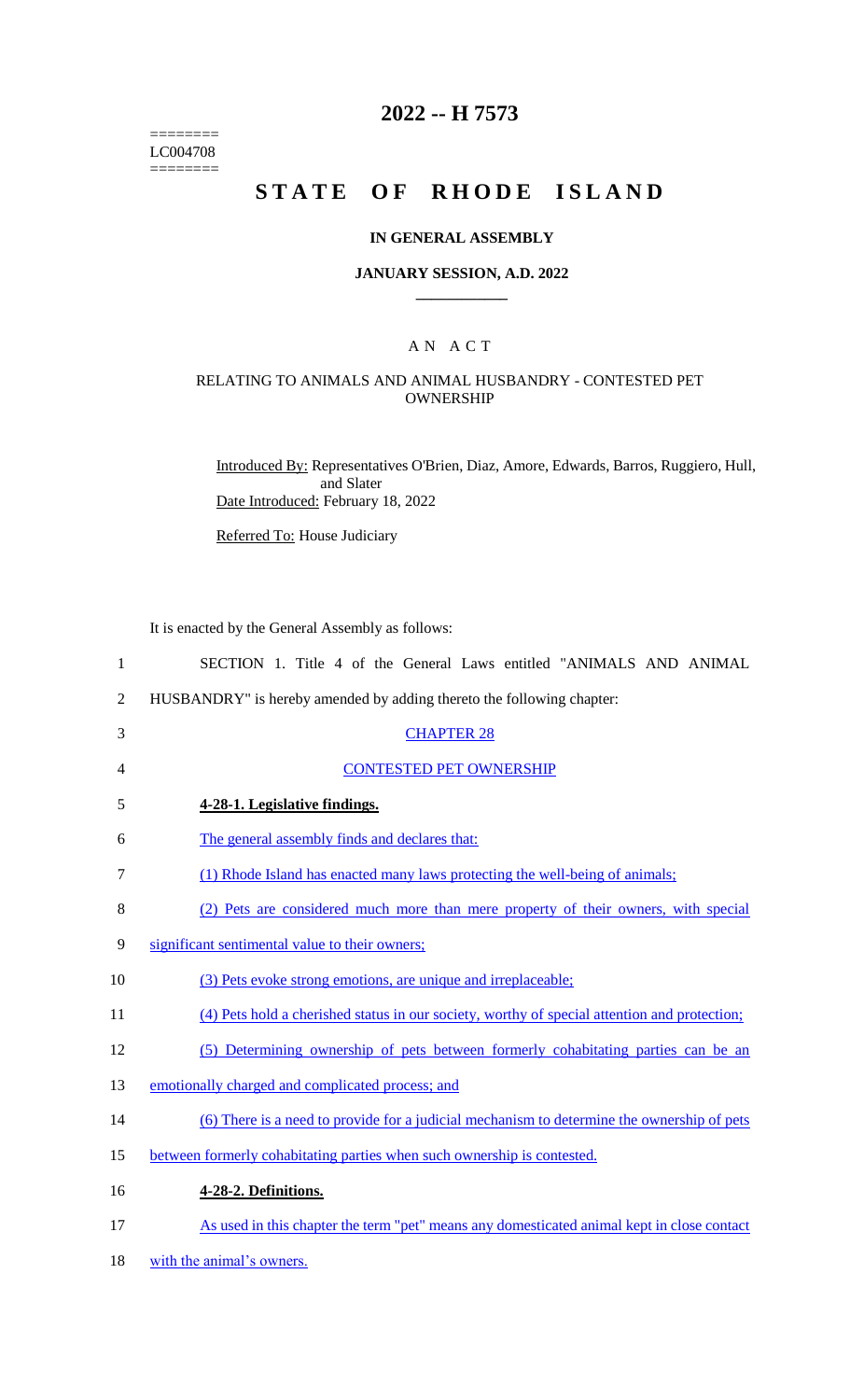# **4-28-3. Parties.** Any person who has possessed a pet while cohabitating with another person may seek equitable relief relating to ownership of the pet pursuant to this chapter. **4-28-4. Ownership determination factors.** (a) In determining the ownership of a pet between formerly cohabitating parties where the pet's ownership is contested, the district court may consider the wellbeing of the pet equitable analysis as set forth herein. The following is a non-exhaustive list of factors the court may consider in its ownership resolution ruling: (1) Who purchased the pet; 10 (2) Who has paid the majority of the pet's expenses; 11 (3) Who cared for the pet on a daily basis; and (4) Who can provide the most safe and appropriate living environment for the pet. **4-28-5. Remedies.** 14 The district court shall award ownership of a pet between formerly cohabitating parties. Provided, however, the court shall not have the power to award joint ownership, visitation, pet 16 financial support or damages of any nature. Provided further, the court may also award ownership 17 of or otherwise transfer the pet to a third party, including, but not limited to, an animal welfare organization, if the court finds that none of the formerly cohabitating parties can provide a safe and appropriate living environment for the pet. **4-28-6. Costs and attorney fees.** 21 In any proceeding under this chapter, the court may make an award of costs and reasonable 22 attorneys' fees, as it may deem equitable and just. **4-28-7. Construction.** 24 This chapter is declared to be remedial. Its purpose is to settle and to offer relief from uncertainty and insecurity, with respect to the ownership of pets, between formerly cohabitating parties. SECTION 2. Chapter 8-8 of the General Laws entitled "District Court" is hereby amended by adding thereto the following section: **8-8-3.4. Equitable powers as to pet ownership determination.** In addition to the power heretofore exercised, this district court is hereby empowered to 31 grant equitable relief, including temporary restraining orders, preliminary and permanent

injunctions, pursuant to chapter 28 of title 4, as justice and equity may require.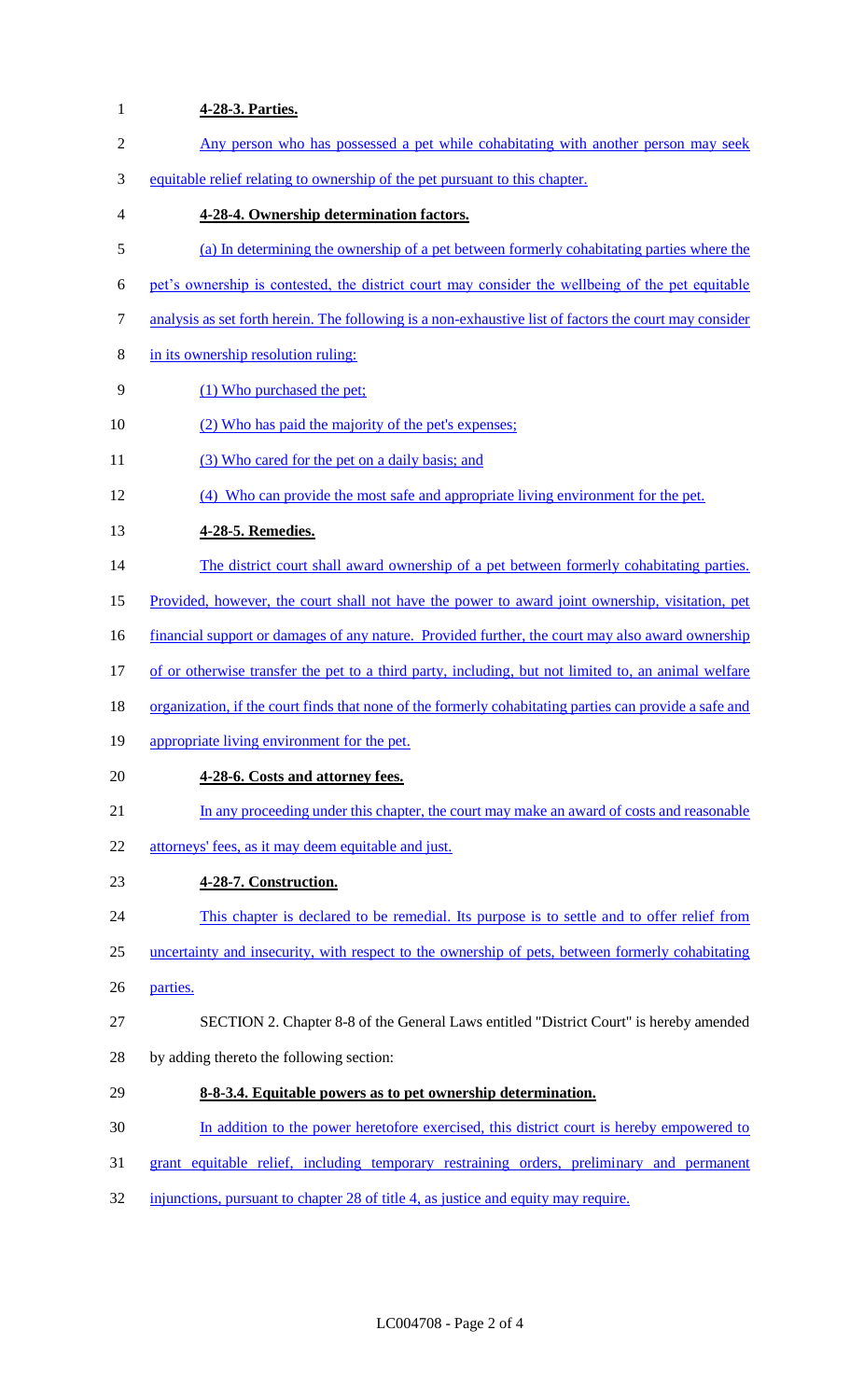1 SECTION 3. This act shall take effect upon passage.

#### $=$ LC004708  $=$